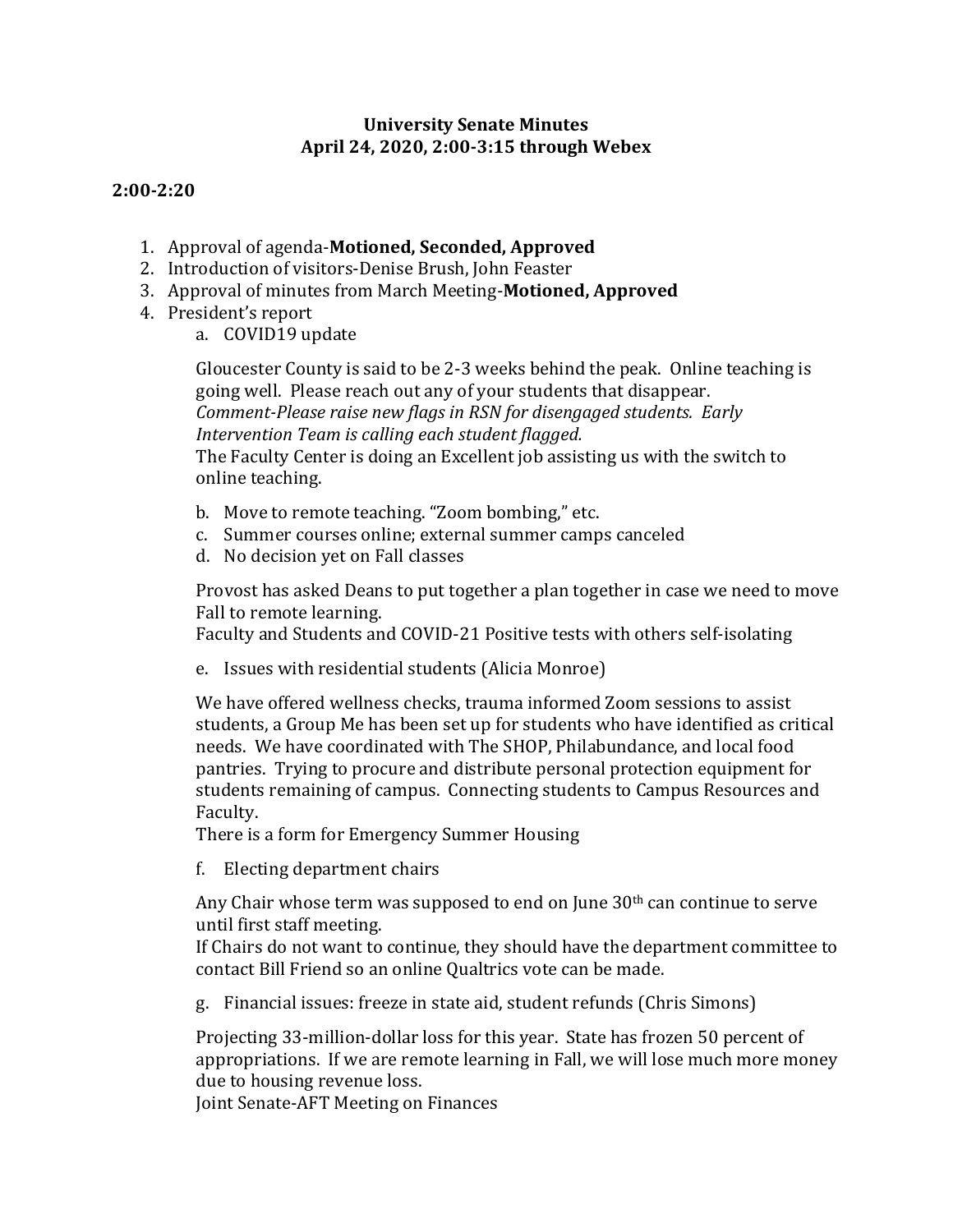Out of Public Universities in NJ, we are in much better financial shape than all of them. 

*Q-Is* it expected that we will have a drop in enrollment?

*A-We will not know until Sept. 1<sup>st</sup>. Incoming Freshmen down 7 percent, transfers* up 2 percent. Rowan Global numbers up too. Lots of uncertainty.

*Comment-discussions going around that some courses will be taught without compensation.*

A-We know the administrators are being urged to do so.

*Q-Has there been discussion about if any CARES act money will need to be returned?*

A-This may be more about stimulus money. The 14 million that we received is still *ours.* 7 million of which will be passed on to our students.

h. T&R

May  $30<sup>th</sup>$  to get the external reviewers to the department if you are going up to tenure.

Research concerns for pre-tenured faculty. The Provost, Senate, and AFT are looking to see if we can come up with an option to pause tenure clock. However, we seem to be constrained by the current collective bargaining agreement. The Provost, AFT, and Senate are willing to write letters for people's packets acknowledging missing/slow research during this time.

*Comment-We just want to maintain continuity of your research* 

*Q-How much control does Rowan have over grant funded student positions?* A-Suggest talking to Beena Sukumaran. Beena is leaving and *Jim Newell will be* taking over her responsibilities in the interim

*Comment-There are issues where HR was not in contact with the Office of Sponsored Contracts*

*Comment-There are emails going out with conflicting information. There has not* **been** *communication* from the Research Office.

Please send these issues to Bill Freind, so he can compile these and take to the Provost.

*Comment-In CSM, we have been able to use our external funds with any issues. Q-* We've had an issue in our department about an expectation that faculty come *into the office to sign the T&R paperwork. Can the senate/leadership make sure T&R committees know that original signatures are not needed? Electronic works? A-No, this is to be done digitally. We are under a Stay at Home Order.* 

 *Q-What if we need things from our offices for the Summer?*

 *A-Contact Public Safety*

 *Q-Has the Recontracting date for Professional Staff changed? A-The Committee has emailed candidates*

i. Promotion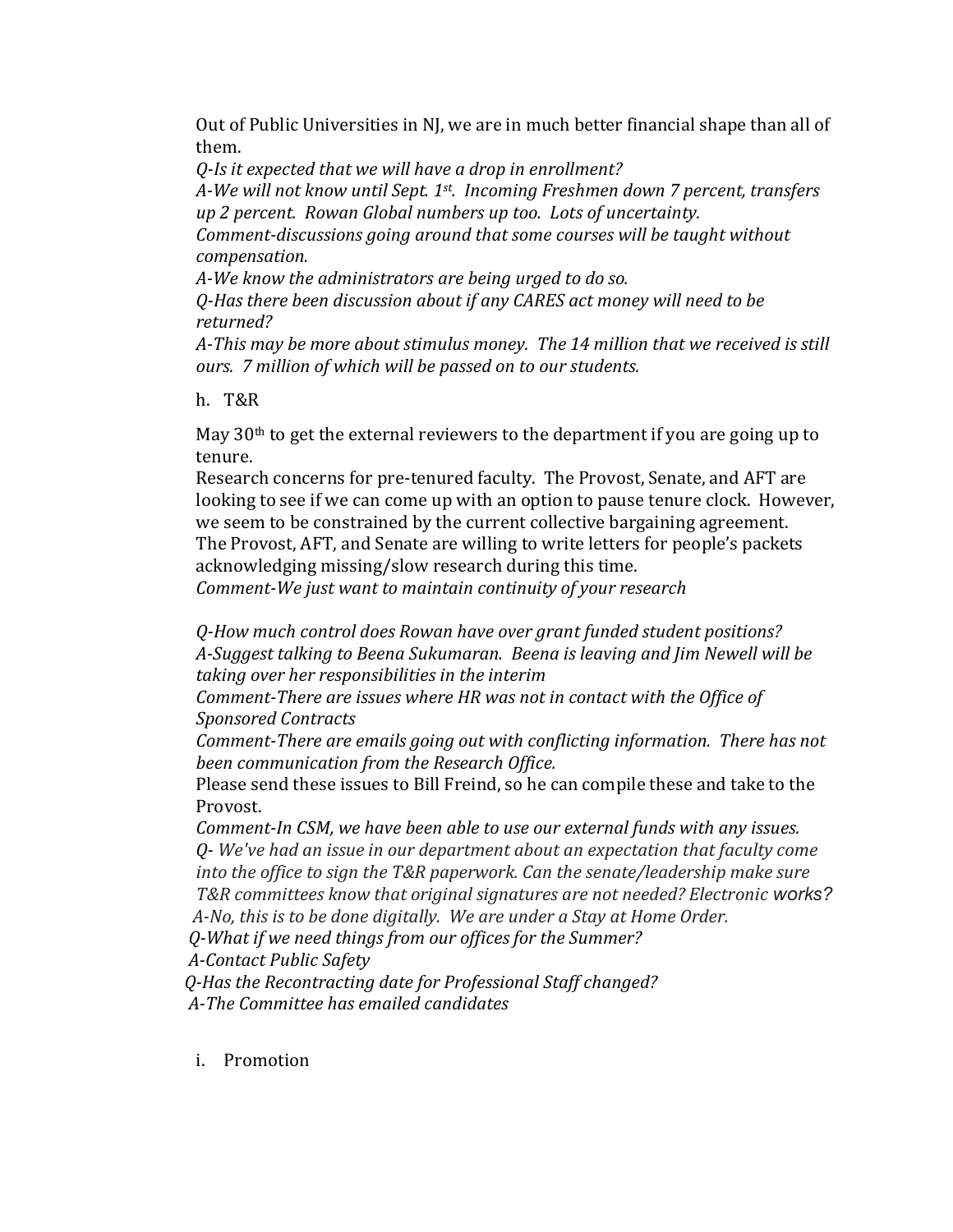There are questions about if promotions will be made in June. This will be discussed with the Advisory Committee and Administration. No decision has been made yet.

j. Adjusted load

No decision has been made yet. The Deans are reviewing this now. *Q-Any discussion about research versus service based adjusted load? A-We have not heard anything about this affecting service based adjusted load. Q-Who is making final decision on this? Deans? A-Provost decision, implemented by the Deans. Q-Could the adjusted load be reevaluated?* A-This is for adjusted load awarded for Fall 2020.

k. Sabbaticals

Anyone who was awarded a sabbatical for the fall will be deferred, not cancelled. *Q-What if you are on a calendar year 2020?*

*A-There will be an appeal process, but not sure.* 

- l. Please complete Committee Selection forms
- m. Please submit your Committee Reports

Please send these to Noranne Browne

## **2:20-2:50**

5. Resolution to Create an Online Alternative to the Rowan Core Public Speaking Requirement (Nathan Bauer, page 8)-**Motioned, Seconded, Approved** (3-Opposed, 7- Abstains)

Motion to move this to skip second reading and to suspend the order-**Motioned**, **Seconded, Approved** (2-Opposed, 2-Abstains)

*Q-How will this be handled if we go online in the Fall?*

A-For the Summer and the Fall (if needed), we will notify the students and put them directly into online sections of Interpersonal Communication

*Q-Would it be appropriate to submit course proposals that address the unique public speaking needs of our students in each department?*

A-Maybe we could work with communications studies to develop courses that meet the *needs of specialized programs.*

Motion to move this to skip second reading and to suspend the order-**Motioned**, **Seconded, Approved**

**6.** Second reading: Rowan Core equivalencies (Nathan Bauer, page 2)-Motioned, **Approved**

Motion to suspend rules-Friendly Amendment-(Page 4-Should state "Coordinator Transfer Services" instead of Registrar's Office)